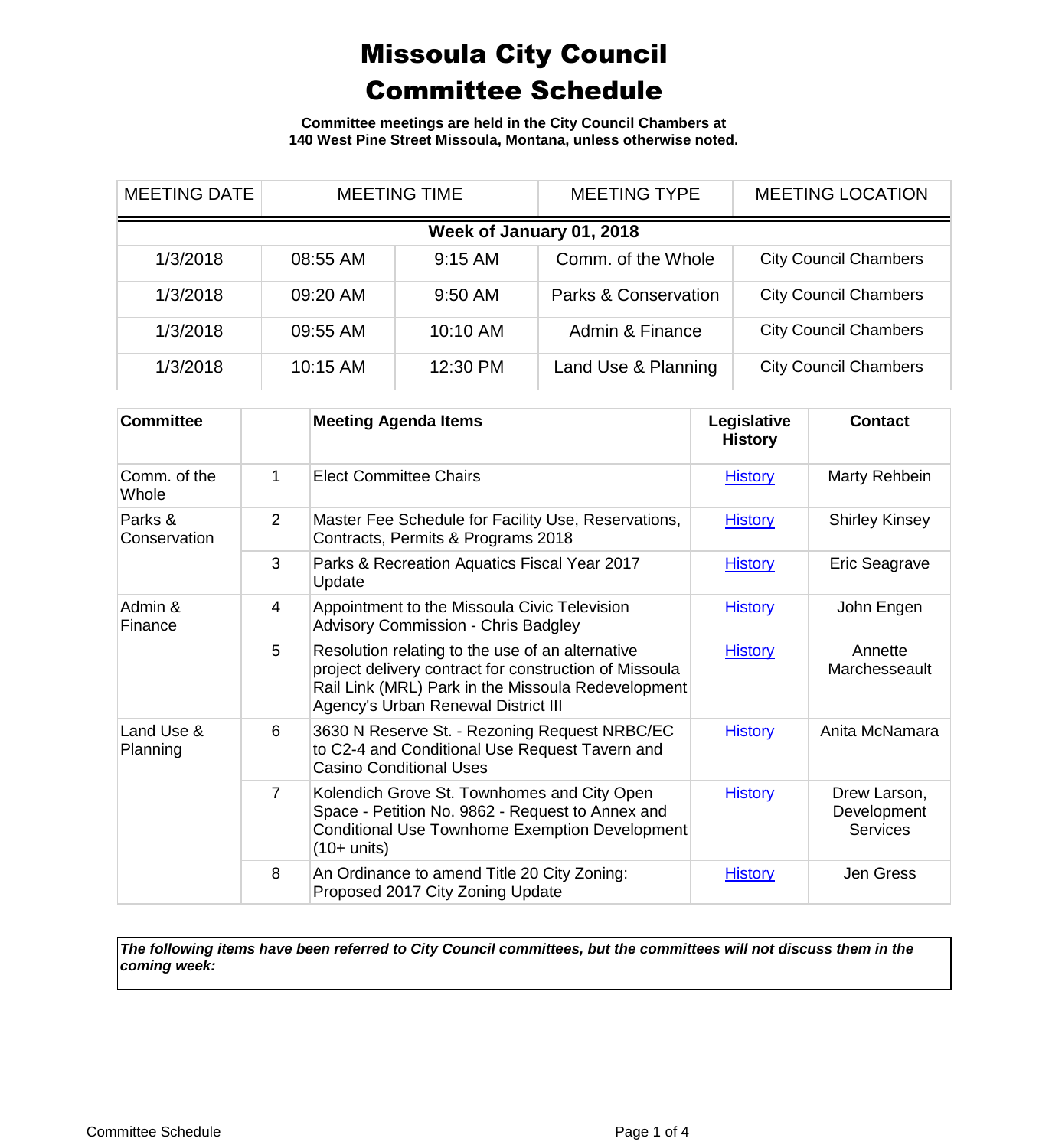**Committee meetings are held in the City Council Chambers at 140 West Pine Street Missoula, Montana, unless otherwise noted.**

| <b>Committee</b>        |                | <b>Held Meeting Agenda Items</b>                                                                                                                      | Legislative<br><b>History</b> | <b>Contact</b>                                                                         |
|-------------------------|----------------|-------------------------------------------------------------------------------------------------------------------------------------------------------|-------------------------------|----------------------------------------------------------------------------------------|
| Admin &<br>Finance      | $\mathbf{1}$   | Create and Fund a Paid Parental Leave Policy for<br>City of Missoula Employees                                                                        | <b>History</b>                | Heidi West and<br><b>Emily Bentley</b>                                                 |
|                         | $\overline{2}$ | Apprenticeships in Public Works contracts                                                                                                             | <b>History</b>                | Marilyn Marler and<br>Julie Armstrong                                                  |
|                         | $\mathfrak{S}$ | Resolution to reimburse expenditures related to<br>sidewalk, curb, gutter and alley approach<br>improvements from the proceeds of tax-exempt<br>bonds | <b>History</b>                | Leigh Griffing                                                                         |
| Parks &<br>Conservation | 4              | <b>City Cemetery Engraving Services</b>                                                                                                               | <b>History</b>                | <b>Marilyn Marler</b>                                                                  |
| Comm. of the<br>Whole   | 5              | Joint meeting with the Missoula County Board of<br><b>County Commissioners</b>                                                                        | <b>History</b>                | Michelle Cares and<br><b>Marilyn Marler</b>                                            |
|                         | 6              | Missoula Downtown Master Plan implementation<br>committee update                                                                                      | <b>History</b>                | Bryan von Lossberg                                                                     |
|                         | 7              | <b>Broadband RFP</b>                                                                                                                                  | <b>History</b>                | Bryan von Lossberg                                                                     |
|                         | 8              | <b>Hotel Fox Update Presentation</b>                                                                                                                  | <b>History</b>                | Chris Behan                                                                            |
|                         | $9\,$          | Mountain Water Acquisition Update                                                                                                                     | <b>History</b>                | Bryan von Lossberg                                                                     |
|                         | 10             | Missoula Economic Partnership Update                                                                                                                  | <b>History</b>                | <b>Marilyn Marler</b>                                                                  |
| Land Use &              | 11             | <b>MOR Housing Report</b>                                                                                                                             | <b>History</b>                | <b>Emily Bentley</b>                                                                   |
| Planning                | 12             | <b>Farmland Mapping Project</b>                                                                                                                       | <b>History</b>                | John DiBari                                                                            |
|                         | 13             | MCPB update to the LUP committee                                                                                                                      | <b>History</b>                | John DiBari                                                                            |
|                         | 14             | Annexation, (see separate list at City Clerk's Office<br>for pending annexations) (Ongoing in committee)                                              | <b>History</b>                | Marty Rehbein                                                                          |
|                         | 15             | Adopt broadband standards for the City of Missoula                                                                                                    | <b>History</b>                | Brian von Lossberg                                                                     |
|                         | 16             | Sale of City-Owned Property                                                                                                                           | <b>History</b>                | Mike Haynes                                                                            |
|                         | 17             | Fox Triangle - Land Use and Development<br><b>Requirements Agreement</b>                                                                              | <b>History</b>                | Mary McCrea,<br>Development<br>Services                                                |
|                         | 18             | Planning Division Work Plan                                                                                                                           | <b>History</b>                | Laval Means,<br><b>Planning Division</b><br>Manager,<br>Development<br><b>Services</b> |
|                         | 19             | Update regarding implementation of the Tourist<br>Home ordinance                                                                                      | <b>History</b>                | John DiBari, Bryan<br>von Lossberg,<br>Gwen Jones                                      |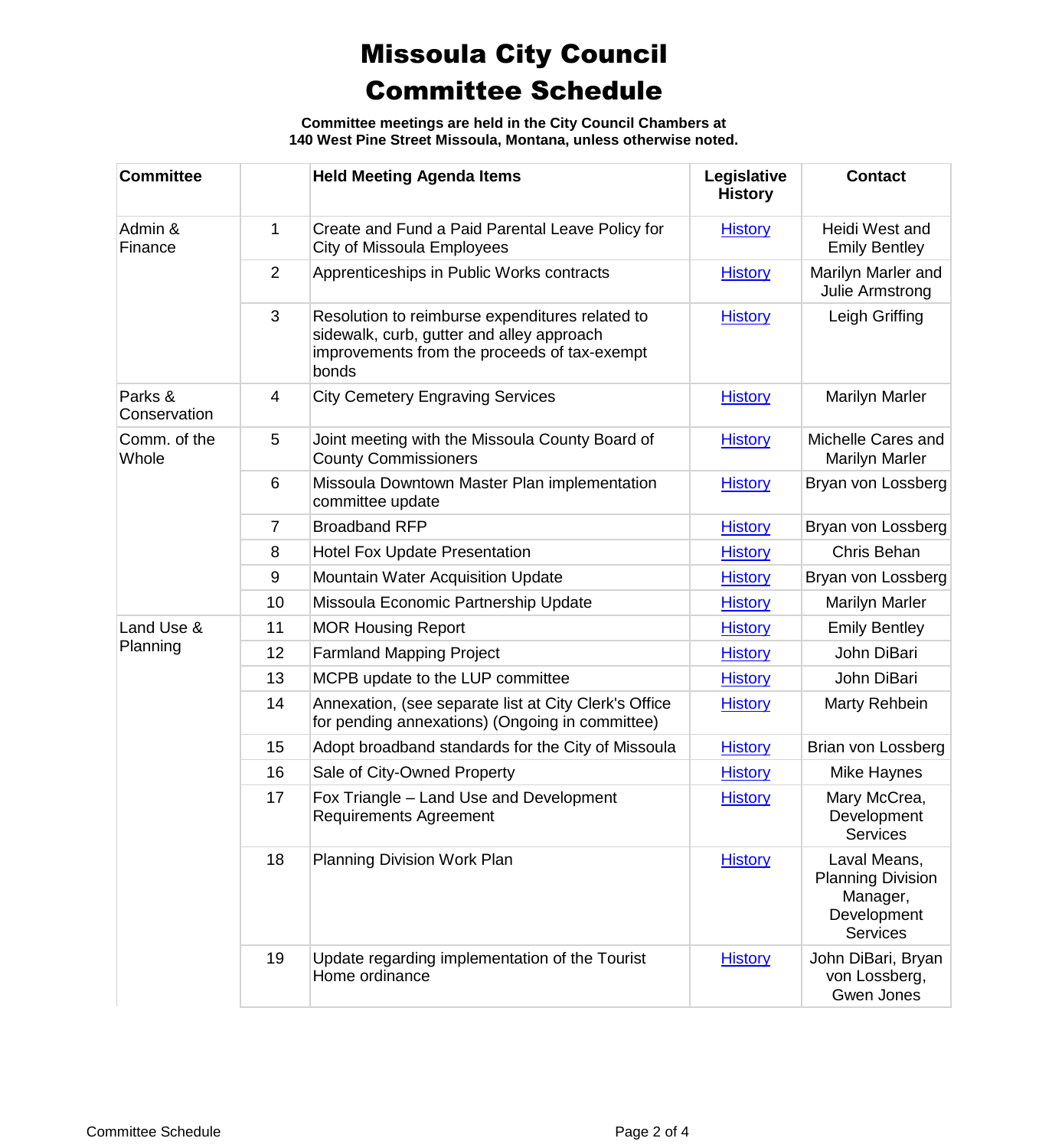**Committee meetings are held in the City Council Chambers at 140 West Pine Street Missoula, Montana, unless otherwise noted.**

|                         | 20 | Petition Nos. 9856 & 9857 - Request to Annex<br>Parcel 2 of COS No. 6064, Tract B of COS No.<br>1153, and Tract 1 of COS No. 3462 located South of<br>44 Ranch Subdivision and North of Mullan Road. | <b>History</b> | Drew Larson                                                                               |
|-------------------------|----|------------------------------------------------------------------------------------------------------------------------------------------------------------------------------------------------------|----------------|-------------------------------------------------------------------------------------------|
|                         | 21 | Architectural Design Standards/Guidelines                                                                                                                                                            | <b>History</b> | Laval Means,<br>Development<br><b>Services</b>                                            |
| Pub. Safety &<br>Health | 22 | Missoula Aging Services, Initiatives and Services<br>Update - Susan Kohler                                                                                                                           | <b>History</b> | Jon Wilkins, Julie<br>Armstrong                                                           |
|                         | 23 | <b>Amend City Smoking Ordinance</b>                                                                                                                                                                  | <b>History</b> | <b>Health Department</b>                                                                  |
|                         | 24 | Fire Department update.                                                                                                                                                                              | <b>History</b> | Jason Diehl                                                                               |
|                         | 25 | Missoula City/County Animal Control Update                                                                                                                                                           | <b>History</b> | Jeff Darrah                                                                               |
|                         | 26 | Fire Department update.                                                                                                                                                                              | <b>History</b> | Jason Diehl                                                                               |
|                         | 27 | Crime Victim Advocate Office Update                                                                                                                                                                  | <b>History</b> | Jon Wilkins                                                                               |
|                         | 28 | Police Department update.                                                                                                                                                                            | <b>History</b> | Mike Brady                                                                                |
|                         | 29 | <b>Animal Control Survey</b>                                                                                                                                                                         | <b>History</b> | <b>Michelle Cares</b>                                                                     |
|                         | 30 | Health and Safety Issues at Hollywood Mobile Home<br>Park                                                                                                                                            | <b>History</b> | Jordan Hess                                                                               |
|                         | 31 | Management of the urban deer population in the City<br>of Missoula.                                                                                                                                  | <b>History</b> | John DiBari                                                                               |
|                         | 32 | Health Department update - Food Safety Program                                                                                                                                                       | <b>History</b> | <b>Michelle Cares</b>                                                                     |
|                         | 33 | Missoula Invest Health Update                                                                                                                                                                        | <b>History</b> | <b>Laval Means</b>                                                                        |
|                         | 34 | Update from Missoula City-County Relationship<br><b>Violence Services</b>                                                                                                                            | <b>History</b> | Jon Wilkins                                                                               |
| <b>Public Works</b>     | 35 | Sidewalk Master Plan Priorities and Adoption                                                                                                                                                         | <b>History</b> | Bryan von<br>Lossberg, Heidi<br>West, Emily<br>Bentley, Marilyn<br>Marler, Jordan<br>Hess |
|                         | 36 | <b>Traffic Control Devices Including Marked Crosswalks</b><br><b>Administrative Rule</b>                                                                                                             | <b>History</b> | Jordan Hess                                                                               |
|                         | 37 | Review Draft Pedestrian Facilities Master Plan<br>Scope of Work                                                                                                                                      | <b>History</b> | <b>Jessica Morriss</b>                                                                    |
|                         | 38 | Montana Department of Transportation Presentation<br>on Accelerated Innovation Deployment (AID) Grant<br>to update traffic signals.                                                                  | <b>History</b> | Jessica Morriss,<br>AICP,<br>Transportation<br><b>Planning Manager</b>                    |
|                         | 39 | Petition to vacate a portion of public right-of-way<br>known as a portion of Beacon Street located at the                                                                                            | <b>History</b> | Drew Larson                                                                               |